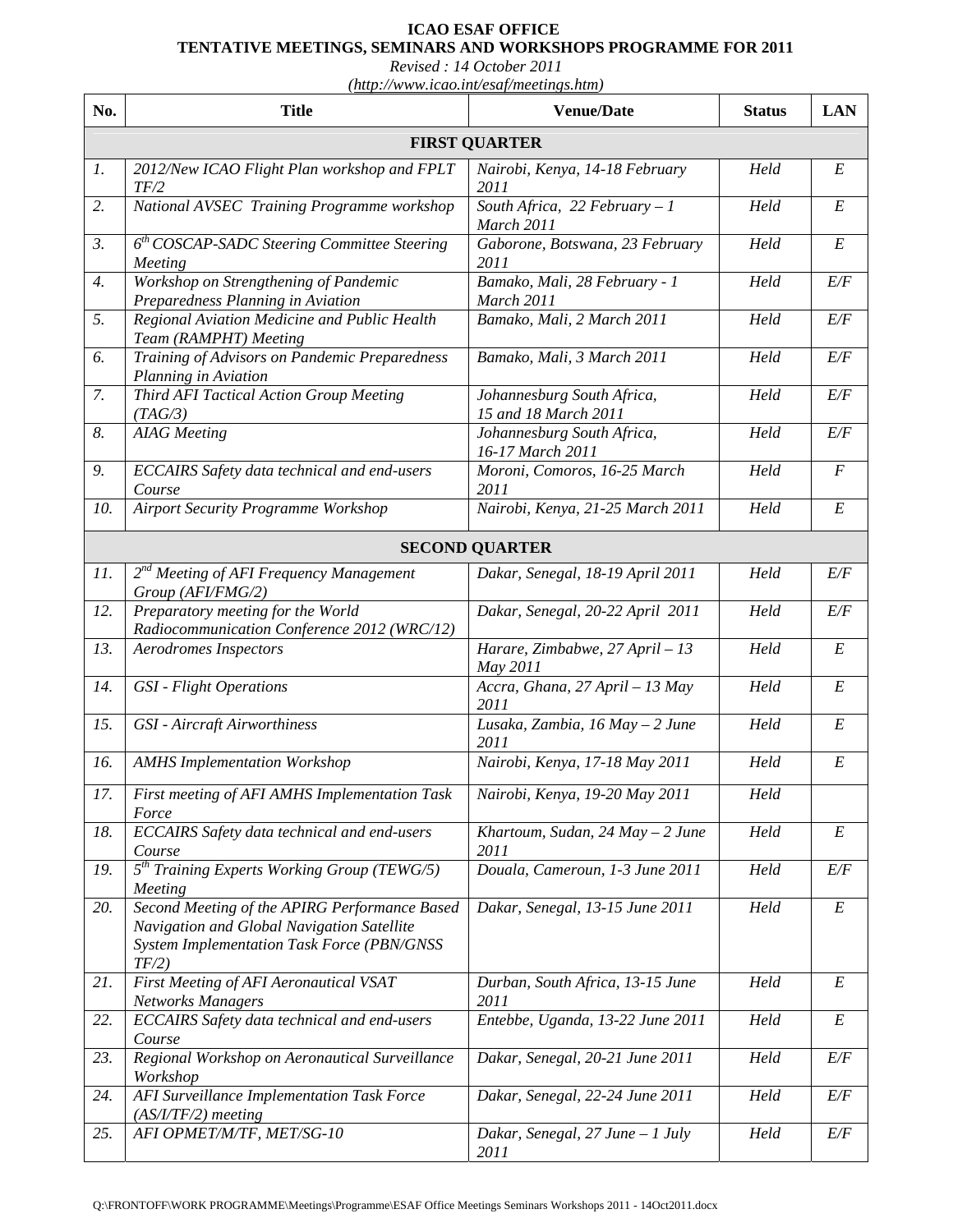| No. | <b>Title</b>                                                                                                                                                                                                                                                                     | <b>Venue/Date</b>                                 | <b>Status</b> | <b>LAN</b>       |  |  |  |
|-----|----------------------------------------------------------------------------------------------------------------------------------------------------------------------------------------------------------------------------------------------------------------------------------|---------------------------------------------------|---------------|------------------|--|--|--|
|     | <b>THIRD QUARTER</b>                                                                                                                                                                                                                                                             |                                                   |               |                  |  |  |  |
| 26. | "ICAO Hands-on Training Workshop for States'<br>Action Plans" on $CO2$ emissions reduction<br>activities                                                                                                                                                                         | Nairobi, Kenya, 4-6 July 2011                     | Held          | E/F              |  |  |  |
| 27. | <b>GSI</b> - Aircraft Airworthiness                                                                                                                                                                                                                                              | Johannesburg, South Africa, 11-29<br>July 2011    | Held          | E                |  |  |  |
| 28. | ATM/AIM/SAR SG/12                                                                                                                                                                                                                                                                | Dakar, Senegal, 25-29 July 2011                   | Held          | E/F              |  |  |  |
| 29. | CNS SG/4 Meeting                                                                                                                                                                                                                                                                 | Dakar, Senegal, 25-29 July 2011                   | Held          | E/F              |  |  |  |
| 30. | Third Pan-African Aviation Training and<br>Coordination Conference                                                                                                                                                                                                               | Cape Town, South Africa, 27-29<br>July 2011       | Held          | E/F              |  |  |  |
| 31. | $7th COSCAP-SADC Steering Committee Meeting$                                                                                                                                                                                                                                     | Victoria Falls, Zimbabwe, 10-12<br>August 2011    | Held          | E                |  |  |  |
| 32. | Aerodromes Inspectors Course                                                                                                                                                                                                                                                     | Addis Ababa, Ethiopia, 15-31<br>August 2011       | Held          | E                |  |  |  |
| 33. | ICAO Accident/Incident Investigation Workshop                                                                                                                                                                                                                                    | Gaborone, Botswana, 22-26 August<br>2011          | Held          | $\cal F$         |  |  |  |
| 34. | ICAO Accident/Incident Investigation Workshop                                                                                                                                                                                                                                    | Dakar, Senegal, 29 August to 2<br>September 2011  | Held          | $\boldsymbol{F}$ |  |  |  |
| 35. | ICAO Regional Workshop for National Continuous<br><b>Monitoring Coordinators</b>                                                                                                                                                                                                 | Nairobi, Kenya, 5-9 September<br>2011             | Held          | E/F              |  |  |  |
| 36. | 2012 FPL Workshop (SIP) & FPLT TF/3                                                                                                                                                                                                                                              | Dakar, Senegal, 12-16 September<br>2011           | Held          | $\cal E$         |  |  |  |
| 37. | ECCAIRS Safety data technical and end-users<br>Course                                                                                                                                                                                                                            | Banjul, Gambia, 14-23 September<br>2011           | Held          | E                |  |  |  |
| 38. | <b>IAVW OPSG/6</b>                                                                                                                                                                                                                                                               | Dakar, Senegal, 15-23 September<br>2011           | Held          | E/F              |  |  |  |
| 39. | First AFI SAR Services Integration Task Force<br>(ASSI TF/1)                                                                                                                                                                                                                     | Dakar, Senegal, 19-20 September<br>2011           | Held          | $\cal E$         |  |  |  |
| 40. | AOP/SG/9 Meeting                                                                                                                                                                                                                                                                 | Dakar, Senegal, 28-29 September<br>2011           | Held          | E/F              |  |  |  |
|     |                                                                                                                                                                                                                                                                                  | <b>FOURTH QUARTER</b>                             |               |                  |  |  |  |
| 41. | Aerodromes Inspectors Course                                                                                                                                                                                                                                                     | Dakar, Senegal, 3-19 October 2011                 | Confirmed     | $\mathbf F$      |  |  |  |
| 42. | Global CAPSCA Regional Aviation Medicine and<br>Public Health Team (RAMPHT) meeting and<br>CAPSCA Africa Steering Committee meeting                                                                                                                                              | Abuja, Nigeria, 10-13 October<br>2011             | Held          | E/F              |  |  |  |
| 43. | National AVSEC Inspectors' Course                                                                                                                                                                                                                                                | Nairobi, Kenya, 11-19 October<br>2011             | Confirmed     | E                |  |  |  |
| 44. | <b>Aviation Medicine Course</b>                                                                                                                                                                                                                                                  | Gaborone, Botswana, 17-21<br>October 2011         | Confirmed     | E/F              |  |  |  |
| 45. | AFI VSAT Networks Managers Task Force Review<br>Meeting (3-5 Oct); AFI Regional Workshop on<br>Frequency Spectrum in preparation for ITU WRC-<br>2012 (6-7 Oct); 25th Meeting of Frequency Spectrum<br>Working Group of ICAO Aeronautical<br>Telecommunication Panel (10-14 Oct) | Dakar, Senegal, 3-14 October 2011                 | Confirmed     | ${\bf E}$        |  |  |  |
| 46. | GSI Train the Trainer – Operations $\&$<br>Airworthiness                                                                                                                                                                                                                         | Nairobi, Kenya, 24-28 October<br>2011             | Confirmed     | E                |  |  |  |
| 47. | National Civil Aviation Security Programme<br>(NCASP) Workshop                                                                                                                                                                                                                   | Johannesburg, South Africa, 7-11<br>November 2011 | Confirmed     | ${\bf E}$        |  |  |  |
| 48. | Seminar on 5LNC/ICARD (7-8 Nov) First 5LNC<br>Coordination Meeting (5LNC/1 (9 Nov)) $\&$<br>PRND WG/2 (10-11Nov)                                                                                                                                                                 | Nairobi, Kenya, 7-11 November<br>2011             | Confirmed     | $\mathbf E$      |  |  |  |
| 49. | Transport of Dangerous Goods by Air Training<br>Course                                                                                                                                                                                                                           | Port Louis Mauritius, 21-25<br>November 2011      | Confirmed     | E/F              |  |  |  |